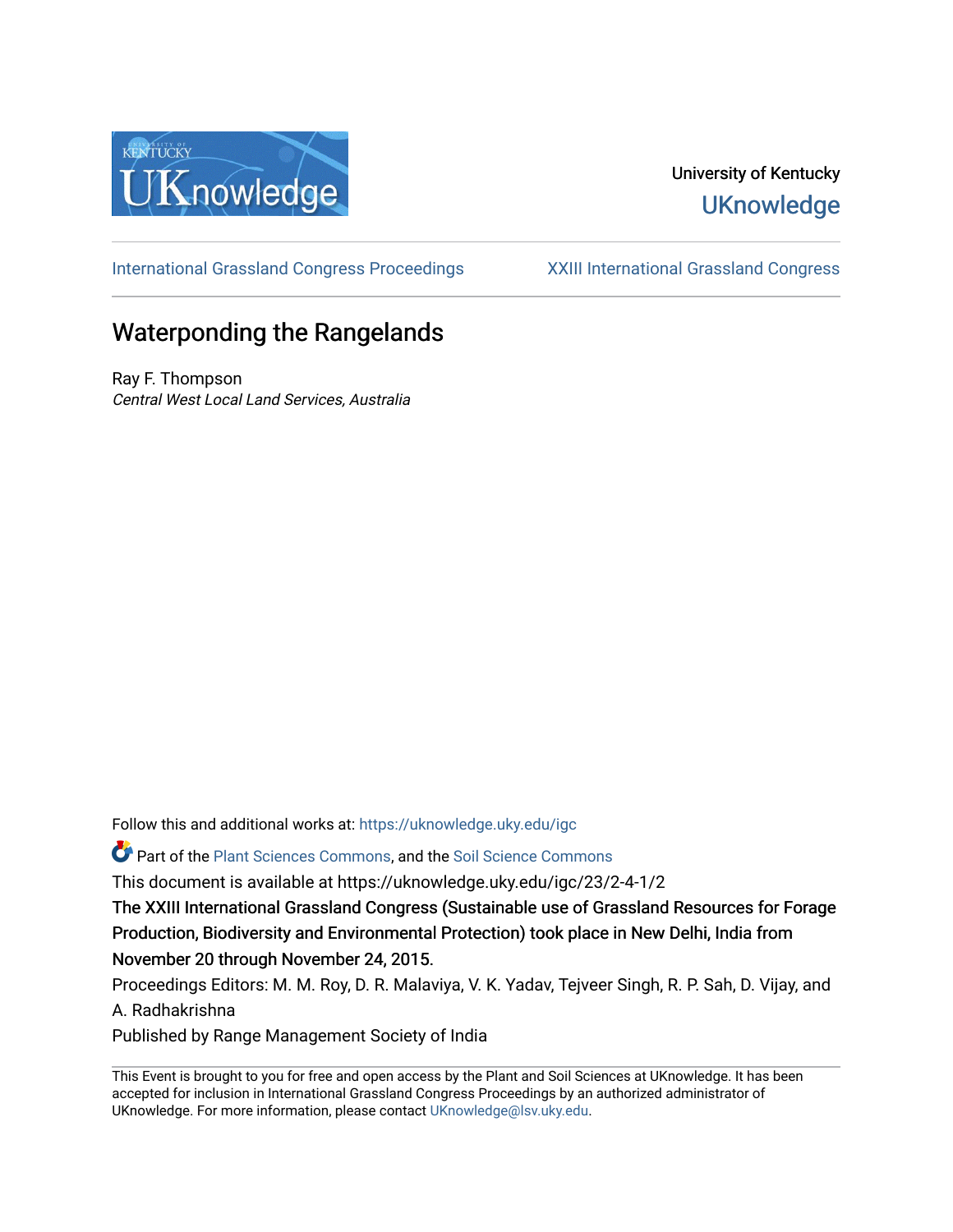Paper ID: 147 **Theme: 2.** Grassland Production and Utilization **Sub-Theme: 2.4.** Water management to increase grassland and forage production

### **Waterponding the rangelands**

#### **Ray Thompson**

Central West Local Land Services, Nyngan, Australia Corresponding author e-mail: [ray.thompson@lls.nsw.gov.au](mailto:ray.thompson@lls.nsw.gov.au)

**Keywords:** Rangelands, Rehabilitation, Scald, Waterponding

#### **Introduction**

Bare, scalded semi-arid areas in western New South Wales Australia are being transformed into biodiverse native pastures, thanks to the waterponding technique which is returning clear profit to the landholder and benefits to the environment. Waterponding is a land rehabilitation technique used on duplex scalded soils in the semi-arid rangelands. Waterponding is the holding of water on the scald in surveyed horseshoe-shaped banks, each covering 0.4 ha. The ponded water leaches the soluble salts from the scalded surface. This improves the remaining soil structure, inducing surface cracking, better water penetration and entrapment of wind-blown seed. In the 1960s, it was estimated that tens of thousands of square kilometres of sites on duplex soil in the rangelands of New South Wales had been denuded and were moderate or severely bare or "scalded" as a result of wind erosion of their sandy top soils. (A "duplex soil has sandy loam topsoil and clayey subsoil) (Cunningham, 1987). This was a consequence of past severe droughts and overgrazing of the native vegetation, allowing wind and water to erode the sandy loam topsoil. This left bare and relatively impermeable subsoil which prevents water penetration and is very difficult for plants to colonize.

#### **Materials and Methods**

The Marra Creek Waterponding Program was established at Nyngan NSW Australia in 1984 located between the Bogan River and the Macquarie River to refine and establish the waterponding technique as a recognized rehabilitation method for scalded rangelands. It involved the Soil Conservation Service of NSW and 18 landholders in the Nyngan Marra Creek District. It showed that success of waterponding in rehabilitation of scalded country depends equally on: bank construction to specific dimensions; correct survey techniques; suitable construction equipment; and appropriate management of banks to allow establishment of native perennial pastures. In 1984, Thompson (Soil Conservation Service, NSW) mapped 100 000 ha of scalded country in this area that had potential for waterponding Thompson (2008).

The most productive and effective waterpond shapes for relatively level sites were a horseshoe shape (on scalds with slopes up to 0.4%) and complete circles (on flat scalds). These enclose an area of approximately 0.4 ha within each waterpond (Rhodes, 1987). The horseshoe-shaped and fully enclosed circular waterponds rely on the rain falling directly into the pond allowing very little external catchment to enter the ponds. The ends of horseshoe-shaped banks should be surveyed to ensure that they are level. This enables any overflow water to escape around both ends rather than concentrating it in one direction. A maximum depth of 10 cm of ponded water was found to be ideal as any deeper would damage native grasses and shift the vegetation to more wetland species. This depth is achieved by the correct survey method, then construction of the waterpond bank with a road grader to a minimum height of 45 cm and 1.8-m base width. An important lesson learned is that the size of the pond needs to be limited to ensure that the area of pond and the catchment which feeds it are able to be held by the waterponding banks without fear of breaking. That is, failures can occur when either the surface of the catchment or pond is too great, or if these dimensions are marginal and wave action (which is capable of eroding banks in high winds) occurs. All ponding banks are subject to some damage of this nature, particularly just after construction. The preferred way to limit the size of the pond is to ensure the length of the total embankment of each waterpond does not exceed 250 m and the distance between ponds across the slope is 5 to 10 m. This leaves an area ponded within a bank of approximately 0.4 ha and allows space for the borrow area for the lateral bank as well as an undisturbed area for vehicles to drive on**.** Waterponding banks are carefully surveyed then constructed from adjacent borrow areas. They require a minimum height of 45 cm and a 1.8-m base width. This supports a maximum depth of 10 cm of ponded water which is ideal to induce deep cracking and germination and development of grasses and saltbushes. Wave action problem is worst in exposed situations where ponds are larger than 0.4 ha and where the banks have been built with insufficient freeboard and base width.

Before 1983, waterponding banks were surveyed using a surveyor's level and staff. This operation required three people, two to survey the waterponds and one to mark the line with a tractor mounted ripper. This method was far too slow and inefficient for the large areas of layout required. The Soil Conservation Service acquired a laser level transmitter and a